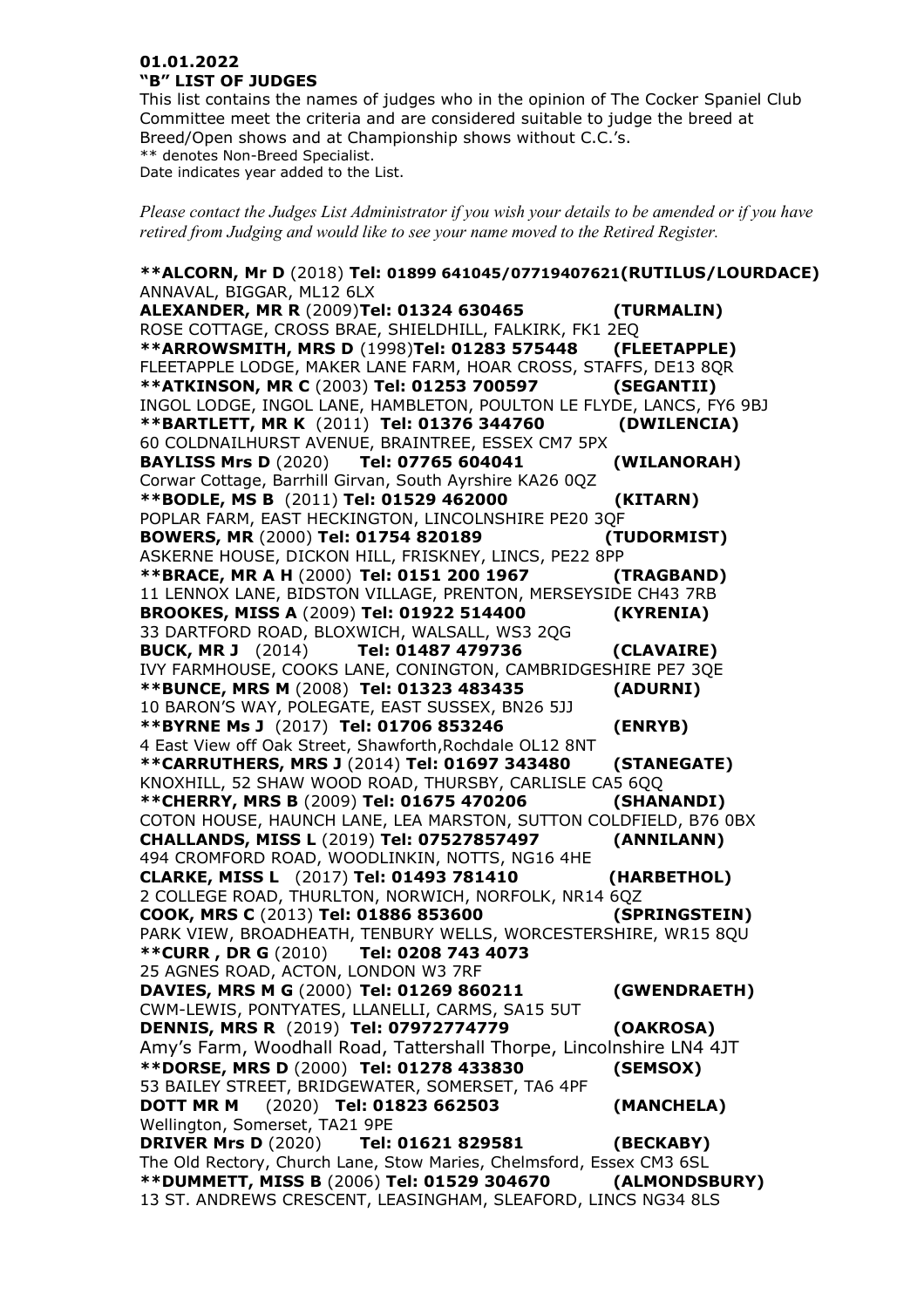**DUNCAN Mrs L** (2020) email: [bartonholm@btinternet.com](mailto:bartonholm@btinternet.com) **(BARTOMHOLM)** 14 Heronswood, Kilwinning KA13 7DP **EDGINGTON, MR B** (2011) **Tel: 01243 60207 (UXENDEL)** 38 EAST STREET, SELSEY, SUSSEX PO20 0BJ **ELLIS, MISS V** (2016) **Tel: 01376 785892 (SHANNARA)**  5 WESTERN ROAD, SILVER END, ESSEX CM8 3SD **FORSANDER, MONICA** (2011) **Tel: 0046 858251717 (MANACAS)** LOVSTASTIGEN 14, 19792 BRO, SWEDEN **\*\*FRIAR, MISS A** (2016) **Tel: 07969589216 (SASHAL)** WILLOW FARM BUNGALOW, COWLE LANE, LEGBOUNE, LINCS LN11 8LP<br>GIBSON, MRS H(2004) Tel: 01392 467384 (PINGATE) **GIBSON, MRS H**(2004) **Tel: 01392 467384 (PINGATE)** MONKTON HOUSE, PINN LANE, PINHOE, EXETER, DEVON, EX1 3RG **\*\*GOODWIN, MR J** (2018) **Tel: 07584 494987 (DIGGLE/SERENDEL)** e: [diggledogs@yahooco.uk](mailto:diggledogs@yahooco.uk) HOME FARM, WINDLESTONE PARK, WINDLESTONE, FERRYHILL, COUNTY DURHAM DL17 ONF **GREEN MR G** (2014) **Tel: 01626 336603 (MELONERAS)** 3 ARCH COTTAGES, GESTRIDGE ROAD, KINGSTEIGNTON, DEVON TQ12 3HA **\*\*GREEN, MR P Tel: 01639 730324 (TAMARITZ)** 45 HEOL TAWE, ABERCRAF, SWANSEA, SA9 1XP **HARRIS, MRS B** (2015) **Tel: 01372 456830 (CHALKHILL)** BRAMBLEDOWN, 80 WOODLANDS RD, LITTLE BOOKHAM, LEATHERHEAD, SURREY, KT23 4HH **\*\*HARRIS, MRS C** (2018) **Tel: 01633 894772 (ILEXWOOD)** 34 WOOD CRESCENT, ROGERSTONE, NEWPORT, GWENT, NP10 0AL **HARRISON, MRS K** (2011) **Tel: 07748 657061 (KELADITY)** C/O HILL FARM, REDENHALL ROAD, HARLESTON, NORFOLK IP20 9QN **HARRISON, MRS L** (2016) **Tel: 01772 727905 (LOURISMA)** 23 DUKES MEADOW, INGOL, PRESTON, LANCASHIRE PR2 7AR **\*\*HERON, MR R**(2004) **Tel: 01342 842902 (CASKEYS)** CASKEYS KENNELS, HATHERSHAM LANE, SMALLFIELD, SURREY, RH6 9JG **HILLIER, MR I.** (2017) **Tel: 01633 893230 (COEDCERNYW)** AYRIN, PENTREPOETH ROAD, BASSALEG, NEWPORT NP10 8LN **\*\*HOLLINGS, MR S**(1998) **Tel: 01132 505113 (GUNALT)** CHURCH HOUSE, CARLTON, YEADON, LEEDS, LS19 7BG **\*\*HOPKINS, MRS J** (1998) **Tel: 01359 259994 (ZAMBERLAN)** BRANDHAVEN HOUSE, LONG THURLOW, BADWELL ASH, SUFFOLK, IP31 3JF **HORNBY, MRS J** (2008) **Tel: 01234 720695 (JACMIST)** 7 WOOD ROAD, HARROLD, BEDFORDSHIRE, MK43 7BS **\*\*HORSWELL, MR J** (2003) **Tel: 01509 674059 (DRAKESLEAT)** 25 WHATTON ROAD, KEGWORTH, DERBYSHIRE, DE74 2EZ **\*\*HOWARTH, MR D** (2012) **Tel: 01524 222052 (ARKVIEW/MOORBROOK)**  SCHOOL HOUSE, ARKHOLME, CARNFORTH, LANCASHIRE LA6 1AU **\*\*HOWES, MR M**(2004) **Tel: 07717 767528 (MEDOGOLD)** email: mickhowes47@gmail.com 221 THE MOORS, KIDLINGTON, OXFORD, OX5 2AE **\*\*HUGHES, MRS E** (2004) **Tel: 01454 228439 (SONNENBERG)** HILL HOUSE, IRON ACTON, BRISTOL, AVON, BS17 1XA **\*\*HUTCHISON, MRS B** (2001) **Tel: 01322 408359 (WAVERTON)** 116 SHEPHERDS LANE, DARTFORD, KENT, DA1 2NN **\*\*HUTCHISON, MR D** (2007) **Tel: 01322 408359 (WAVERTON)** 116 SHEPHERDS LANE, DARTFORD, KENT, DA1 2NN **HYND, MRS M** (2018) **Tel: 01383 881967 (SCOMAR)** SCOMAR, 16 MAIN STREET, LOW VALLEYFIELD, BY DUNFERMLINE, FIFE KY12 8TF **\*\*ILES-HEBBERT, MRS J** (2004) **Tel: 01264 889522 (GLENESSA)** CROFTERS HERON, FOX, AMPORT, ANDOVER, HANTS, SP11 8JA **JOHNSON, GLENDA** (2004) **Tel: 01570 493221 (OAKMEADOWS)** MAESYDERI, LLANGYBI, LAMPETER, CARDS, SA48 8LY **\*\*LILLEY, MRS G J** (2001) **Tel: 01403 822222 (KENSING)** POLLARDS, FURZEN LANE, RUDGWICK, Nr HORSHAM, WEST SUSSEX, RH12 3AR **LITTLEMORE, CHRISTINE** (2008) **Tel: 07814 726165 (KRISMOOR)** 7 HEREFORD AVENUE, GREAT SUTTON, ELLESMERE PORT, CH66 2WA **\*\*McBURNIE, MRS M** (2006) **Tel: 01909 724149 (STONESVIEW)**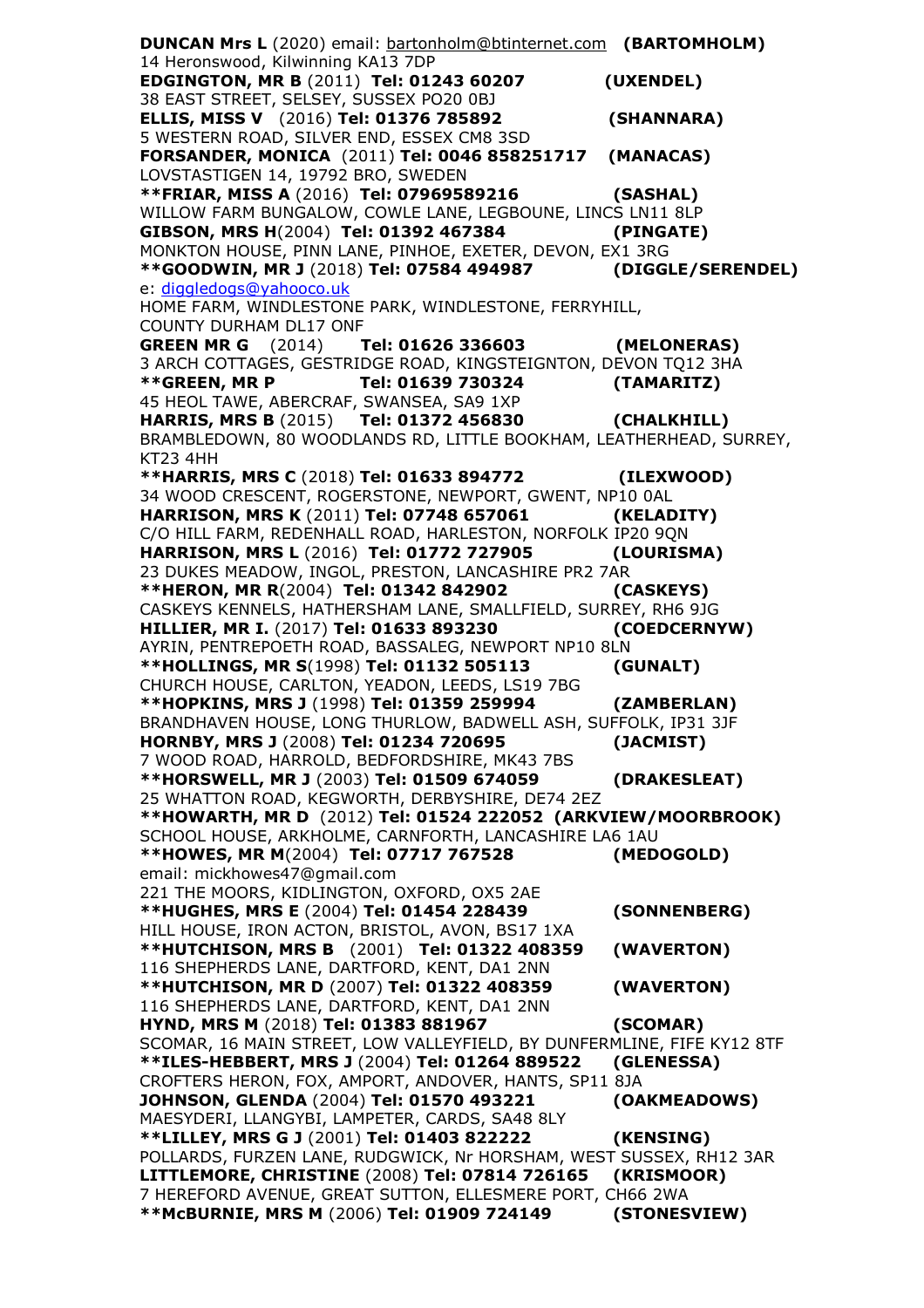WHITWELL WOOD BUNGALOW, WHITWELL COMMON, WORKSOP, NOTTS, S80 3EH<br>\*\*McDONALD, MRS C (2004) Tel: 01621 740920 (NORTHEY)  $**Mc$ DONALD, MRS C (2004) Tel: 01621 740920 NORTHEY SPRINGS, MUNDON, MALDON, ESSEX, CM9 6PD **\*\*MAXWELL, MRS J** (2009) **Tel: 01556 690261 (BARDRESTAN)** CEANNOCH, CROCKETFORD, DUMFRIES, DUMFRIESHIRE, DG2 8RJ **MEAKER, MRS P** (2007) **Tel: 01752 492672 (MEAKWOOD)** 106 REDDICLIFFE CLOSE, PLYMSTOCK, PLYMOUTH, DEVON, PL9 9QJ **MOORAT, MRS H.** (2016) **Tel: 01202 874418 (LANGLEYBURY)** FERNDOWN CATTERY, 474 RINGWOOD ROAD, FERNDOWN, DORSET, BH22 9AY **\*\*NEWTON, MRS E W** (2007) **Tel: 01246 822472 (NEVEDITH)** NEVEDITH KENNELS, 244 SHUTTLEWOOD ROAD, BOLSOVER, CHESTERFIELD, DERBYS, S44 6PA **\*\*O'CALLAGHAN, MRS C** (2000) **Tel: 020 8863 3659 (MERRYBORNE)** 79 KINGSFIELD AVENUE, NORTH HARROW, MIDDLESEX, HA2 6AQ **\*\*OSBOURNE, MR G** (2011) **Tel: 0118 958 5966 (BEATERS)** 3 HERON WAY, READING, BERKSHIRE RG1 6DY **\*\*PERKINS, MRS J** (2007) **Tel: 07871 322948/07718 147043(COVANA)** 7 CORONATION CLOSE, ODIHAM, HOOK, HAMPSHIRE RG29 1AD **PILKINGTON, MRS S** (2018) **Tel: 01473 311752 (BRIMBECK)** 43 SNOWCROFT, CAPEL ST. MARY, SUFFOLK IP9 2UT **\*\*PIRIE, DR S** (2004) **Tel: 01582 834952 (ROTHBURY)** 24 GUSTARD WOOD COMMON, WHEATHAMPSTEAD, HERTFORDSHIRE, AL4 8RR **PRETTY, M1SS J** (2010) **TEL: 077710428093 (JOALDY)** 24 PIPEHAY LANE, DRAYCOTT-IN-THE-CLAY, ASHBOURNE, DERBY DE6 5BY email: [jessjoaldy@googlemail.com](mailto:jessjoaldy@googlemail.com) **RACKETT, MR B** (2012) **Tel: 01983 590564 (SOLENCIA)** E: [shellach07@gmail.com](mailto:shellach07@gmail.com) LITTLE ACRES, WARLANDS LANE, NINGWOOD, ISLE OF WIGHT PO30 4NH<br>RIHOY, MRS S (2016) Tel: 01202 874418 (SUNNERSET) **RIHOY, MRS S (2016) Tel: 01202 874418** FERNDOWN CATTERY, 474 RINGWOOD ROAD, FERNDOWN, DORSET, BH22 9AY **\*\*ROBERTSON, MRS P J** (?) **Tel: 01603 279234 (STOLFORD)** THE LANE HOUSE, LAMAS, NORWICH, NR10 5JG **SALT, MRS P** (2011) **Tel: 01983 840102 (ISLANZA)** MILL COTTAGE, BAGWICH LANE, GODSMILL, ISLE OF WIGHT, PO38 3JY **\*\*SCOTT, MR A** (2015) **Tel: 01617 731104 (LARGYMORE)** LARGYMORE, 9 DROUGHTS LANE, SIMISTER, PRESTWICH, MANCHESTER, M25 2ST **\*\*SEVASTOPULO, MRS S** (2004) **Tel: 01531 632798 (OLDHOLBANS)** HIGHBRIDGE FARM, DYMOCK ROAD, LEDBURY, HEREFORDSHIRE, HR8 2HT **SHERLOCK, MRS T.** (2019) **Tel: 01977 658568 (CRIMICAR)** 118 INGS WALK, SOUTH KIRKBY, PONTEFRACT, WEST YORKSHIRE WF9 3DQ **STEVENS, MRS J M** (?) **Tel: 01983 865300 (GROLUCKY)** MERSLEY GARDENS, MERSLEY LANE, NEWCHURCH, ISLE OF WIGHT **\*\*STIRK, MR G** (2019) **Tel: 01793 520347 (GRAKAR)** 40 LISKEARD WAY, FRESHBROOK, SWINDON, WILTSHIRE SN5 8NL **SUTTON, MRS A** (2016) **Tel: 01254 581652 (SHIREPARK)** BLACKBURN LANCS **TAIN, MR G** (2014) **Tel: 01484 640755 (TAIMERE)** 19 CROSS HOLLINS, WELLHOUSE, HUDDERSFIELD, HD7 4JJ **TAYLOR, MRS V.** (2018) **Tel: 01327 349889 (TRIVEKA)** 5 MIDDLE STREET, NETHER HEYFORD, NORTHANTS NN7 3LL **\*\*TRACZ, MISS J.** (2022) **Tel: 07833 663738 (ACREGATE)**  1 KILLESTER ROAD, GATEACRE VILLAGE, LIVERPOOL L25 3QD **WALSH, MRS C** (2005) **Tel: 01772 682783 (BLUEACRE)** 12 CLIFTON GREEN, CLIFTON, PRESTON, LANCASHIRE, PR4 0DB **WANNELL, MS K.** (2016) **Tel: 07952 643425 (AMBERENE)** 9 CROFT CHASE, EXETER, DEVON EX4 1TB **WATSON, MRS F** (2013) **Tel: 01929 554914 (DURANDABELL)** 36 NORTHPORT DRIVE, WAREHAM, POOLE, DORSET, BH20 4DT **\*\*WEST, MISS J K** (2007) **Tel: 01676 533383** HUNTERS GAP, HOB LANE, BALSALL COMMON, WEST MIDLANDS, CV7 7GX **WHITHAM, MISS P** (2010) **Tel: 01692 406683 (ARRIFANA)** 22 HADFIELD ROAD, NORTH WALSHAM, NORFOLK NR28 OBE **WILDING, MRS L** (2011) **Tel: 01733 743038 (JAYZANDER/LOCHRANZA)**